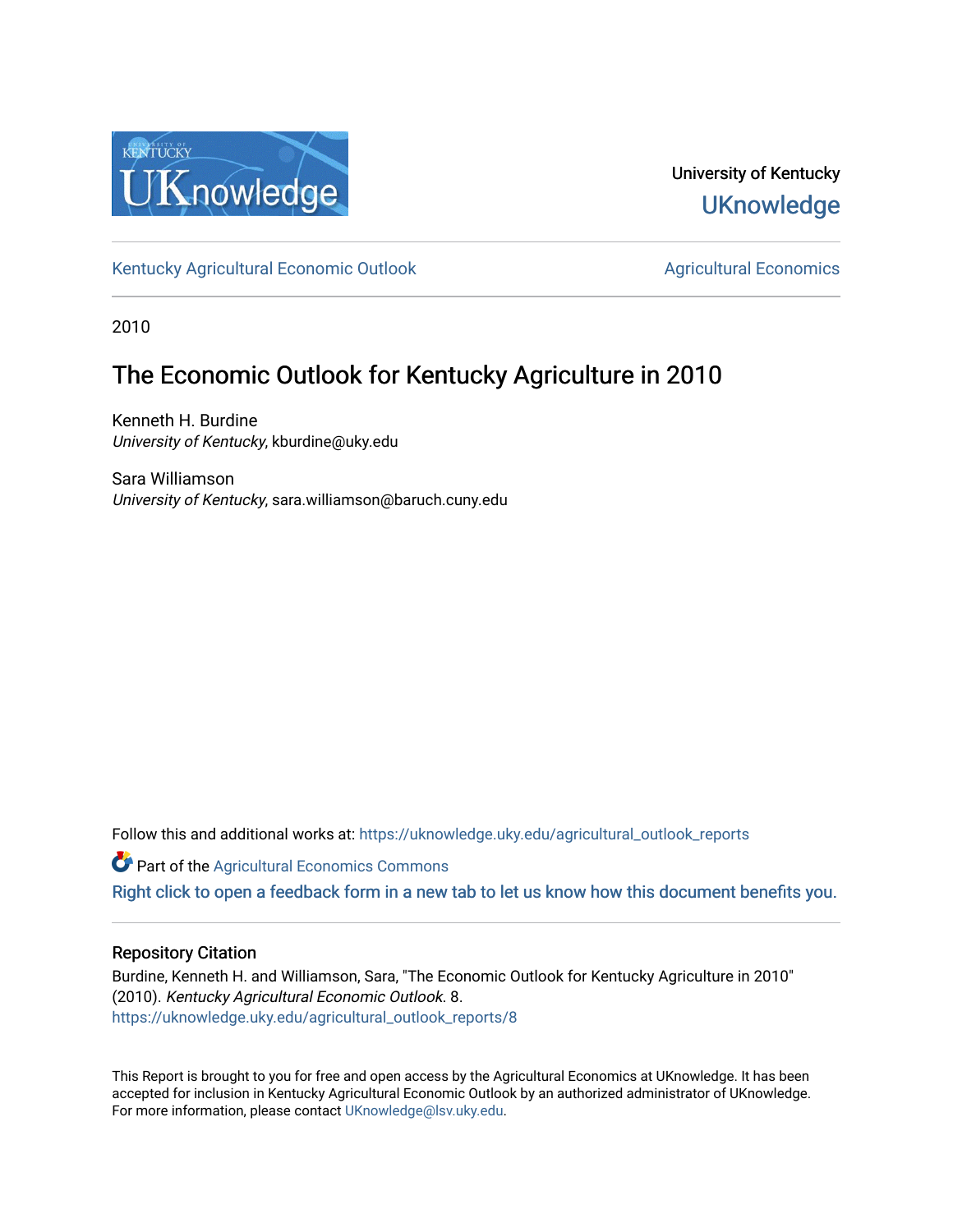



## *Editors Kenny Burdine & Sara Williamson*

# **Kentucky's Agricultural Economy** *Craig Infanger & Kenny Burdine*

**2009 Review:** After two years of record‐high income, the bursting of the commodity price "bubble" in 2008 and the global recession hit the agricultural sector hard in 2009. Prices for major commodities were more than 50% below recent high levels. In addi‐ tion, the big drop in U.S. agricultural exports this past year – down 15% ‐‐ created serious market pressure on traditional export commodities like horses, corn, soybeans, and pork.

As a result of these market forces, cash receipts from livestock — equine, cattle, dairy, poultry, hogs and other small rumi‐ nants – are estimated to be only \$2.46 billon, a drop of about \$450 million from 2008. The majority of this reduction comes from lower sale prices and stud fees for Thoroughbred horses, although dairy in‐ come was down substantially and cattle sales declined modestly. Both dairy and hogs have been particularly distressed this past year. Poultry was the largest component of livestock income in 2009, continuing three years of increased sales.

For the crop sector, with prices down sub‐ stantially from the 2008 highs, cash receipts in price and volume. declined for corn, wheat, hay, fruits, and greenhouse products. Soybean income increased with better yields, and tobacco receipts were up with expanded acreage. Total cash receipts for crop marketing are estimated to be \$1.83 billion, 43% of total farm cash receipts in Kentucky, compared to 40% last year.

Total Kentucky farm cash receipts are esti‐ mated to be \$4.29 billion this year, down about \$550 million from the record-high level of 2008, but just at the five‐year aver‐ age for cash receipts of \$4.28 billion. Net farm income is estimated to be \$1.07 billion.

**2010 Outlook:** Because Kentucky's agricul‐ tural economy is trade dependent, the outlook for 2010 must focus on how well global economic recovery proceeds and whether or not ag exports will begin to increase again. There are clear signs of posi‐ tive economic growth in Asia, Brazil, and Russia. The U.S. economic recovery can only be described as "positive but fragile" at this point in time. If the dollar remains "cheap" relative to other currencies, ag exports

should begin to expand with improvements

With this cautiously optimistic macroeconomic outlook, the outlook for 2010 is encouraging for the livestock sector. Live‐ stock cash receipts should improve across the board, with sales receipts trending up for the major livestock components – poultry, horses, and cattle. Projected live‐ stock cash receipts in Kentucky should be in the range of \$2.5 to \$2.7 billion.

On the crop side, the outlook for tobacco will not be encouraging until the trade situation changes significantly. For grain crops, a return to trend yield for both corn and beans and indications of flat prices for soybeans into harvest 2010 will keep prospects only modestly improved, if at all. There may be some minor improvements for sales of fruits, vegetables, greenhouse products, and the small grains. Assuming normal weather next year, total cash receipts on the crop side should be in the range of \$1.6 to \$1.8 billion.

Thus, total 2010 Kentucky farm cash receipts should be in the range of \$4.1 to \$4.5 billion.



## **Kentucky's Tobacco Outlook** *Will Snell*

**2009 Review:** Kentucky's tobacco farmers faced a very wet growing season, causing both yield and quality concerns among some producers. Despite the challenging produc‐ tion and curing season, Kentucky tobacco farmers grew a relatively large crop as a boost in burley acres (primarily due to a significant increase in non‐contracted burley acreage) and better yields helped offset a significant drop in dark tobacco acres.

According to USDA, Kentucky's tobacco production is forecast to total 207.4 million pounds, slightly more than the 2008 crop and the highest production level since the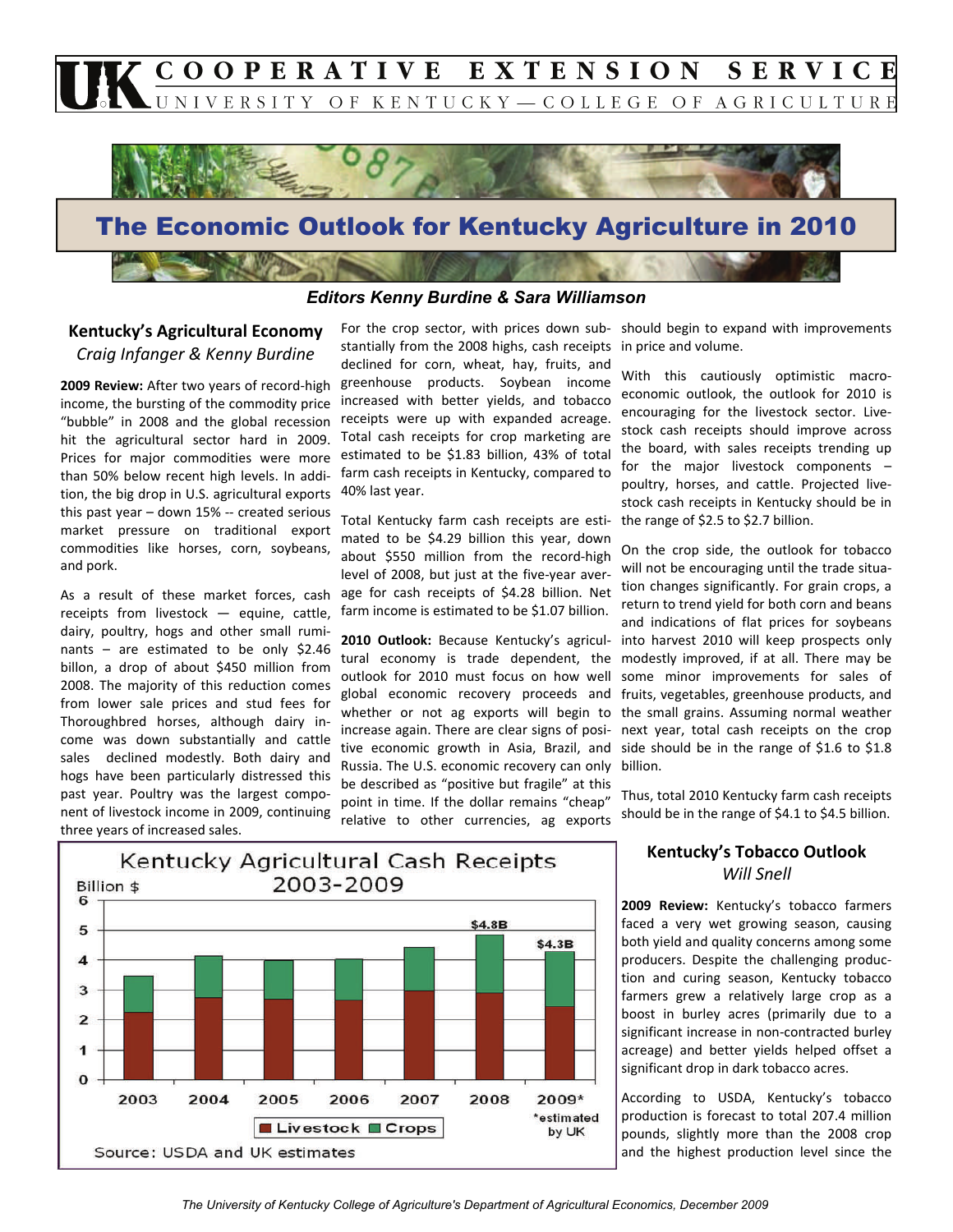2004 buyout. Nationally, USDA projects bur‐ prices will average around \$2.25 per pound ley production at 214.9 million pounds and \$2.55 per pound for dark fire-cured -(+7%), with dark fire‐cured pegged at 53.6 slightly above last year's and pre‐buyout million pounds (‐14%) and dark air‐cured at 17.5 million pounds (‐31%). Worldwide burley production is projected to be up more than 10% in 2009 and over 30% since 2007, with most of the increase in lower‐ quality African markets.

On the demand side, both domestic use and exports of U.S. burley declined in the midst of higher tobacco taxes, smoking restric‐ tions, shifting of U.S. cigarette production overseas, depressed U.S. and world eco‐ nomic conditions, and ample world tobacco supplies. Thus, after several years in the early post-buyout era, when total U.S. burley disappearance was in the 250 to 300 million pound range, U.S. burley use will likely decline below 200 million pounds for the 2009‐2010 marketing year.

With ample U.S. and world burley supplies, excessive inventories of lower quality U.S. burley held by manufacturers from previous crops, and declining overall demand, quality will be an even greater factor in determining the fate of the 2009‐10 U.S. burley market. Excellent quality burley, based on contract prices plus incentives, should continue to gross in the \$1.70s and \$1.80s per pound. However, lower quality tobacco within contracts will likely receive noticeable price discounts, while lower quality tobacco grown outside of contracts could generate very disappointing offers.

For dark tobaccos, the dramatic drop‐off in production was more supply driven, rather than demand driven. Snuff consumption, the primary user of dark tobaccos, has been increasing steadily over the past two dec‐ ades, although snuff sales have been some‐ what stagnant during 2009. Contract prices indicate that good quality dark air‐cured

# **Value of**  *Kentucky Tobacco Production*



prices.

Overall, the value of the 2009 Kentucky tobacco crop (depending on how the quality of cured leaf materializes) may be near last year's \$382.6 million level, which repre‐ sented the highest valued crop during the post‐buyout era.

**2010 Outlook:** In response to ample supplies and product demand forecasts, burley and dark tobacco buyers are not likely to ask Kentucky tobacco growers to plant addi‐ tional acres in 2010. Some growers, espe‐ cially low quality burley growers, may see contracts reduced or eliminated. Many non‐contracting producers may decide to exit following disappointing results from the 2009 market.

An improving U.S. economy, additional smoking restrictions, and perceptions of lower health risks relative to cigarettes could result in smokeless product sales rebound‐ ing in 2010. Increased use of smokeless products, when coupled with recent acreage adjustments, should help improve the overall supply/demand balance for dark tobaccos. For burley, domestic needs will continue to decline in response to anticipated lower consumption. Export demand will remain the critical factor for burley, depending greatly on the value of the U.S. dollar.

The cheap U.S. dollar may enable some of the excess 2009 crop to find a home in foreign markets during 2010. If the U.S. dollar remains relatively low compared to the Brazilian currency and the world econ‐ omy begins to rebound, international ciga‐ rette manufacturers, seeking flavor burley, may reevaluate U.S. burley in their purchas‐ ing and blending decisions for 2010 and beyond. Implementation of FDA regulations on tobacco may begin to impact production

practices as required by contracting compa‐ nies, which may cause some producers to exit. With anticipated contract volume re‐ ductions and minimal contract price adjust‐ ments, look for the value of Kentucky tobacco production to fall below \$350 million in 2010.

# **Kentucky Farm Business Analysis Trends** *Jerry Pierce & Jennifer Rogers*

**2009 Review:** Net Farm Income (NFI) for farms participating in the Kentucky Farm Business Management (KFBM) program has increased fivefold over the last 10 years. NFI is the value of farm production less total operating expenses, plus gain or loss on machinery and buildings sold. It includes a return to the operator's labor, capital in‐ vested, and management. Grain farms in KFBM generally produce a higher return than livestock farms. NFI for the two farm types were similar in direction through 2005. Beginning in 2006, incomes on grain farms increased, while livestock farms experienced a steady decline.

Family living expenditures for KFBM farms have increased an average of 7.6% each year for the same 10‐year period. Last year's re‐ cord NFI likely influenced these farms to increase family living expenditures by 11%. The average KFBM farm family spent \$71,742 in 2008. Included in 2008 was a 71% increase in non‐farm capital purchases. Family spending in 2008 was more than NFI in six of the last 10 years.

**2010 Outlook**: Current input prices and available crop prices for next year suggest that NFI for KFBM grain farms will be close to 2008 record levels. Total returns are expected to drop 8% compared to 2008, but total farm costs are expected to drop by 10%. The result would be a NFI of \$411,000, close to the record \$416,000 earned by KFBM farms in 2008. These projections are based on prices and conditions in November 2009 for the typical KFBM grain farm in the Purchase area.

# **Grain Marketing** *Cory Walters*

**2009 Review:** The estimated size of the 2009 corn crop peaked in October at more than 13 billion bushels, and despite decreases due to recent weather, it is still expected to be 7% higher than 2008. The November 2009 USDA crop report estimated the corn crop at 12.92 billion bushels, and decreased the corn yield to 162.9 bushels per acre, down 1.3 bushels from October.

On the corn consumption side, exports were decreased by 50 million bushels from the October USDA Report, while feed and etha‐ nol use held constant, for a total use of 12.98 billion bushels. Ending stocks came in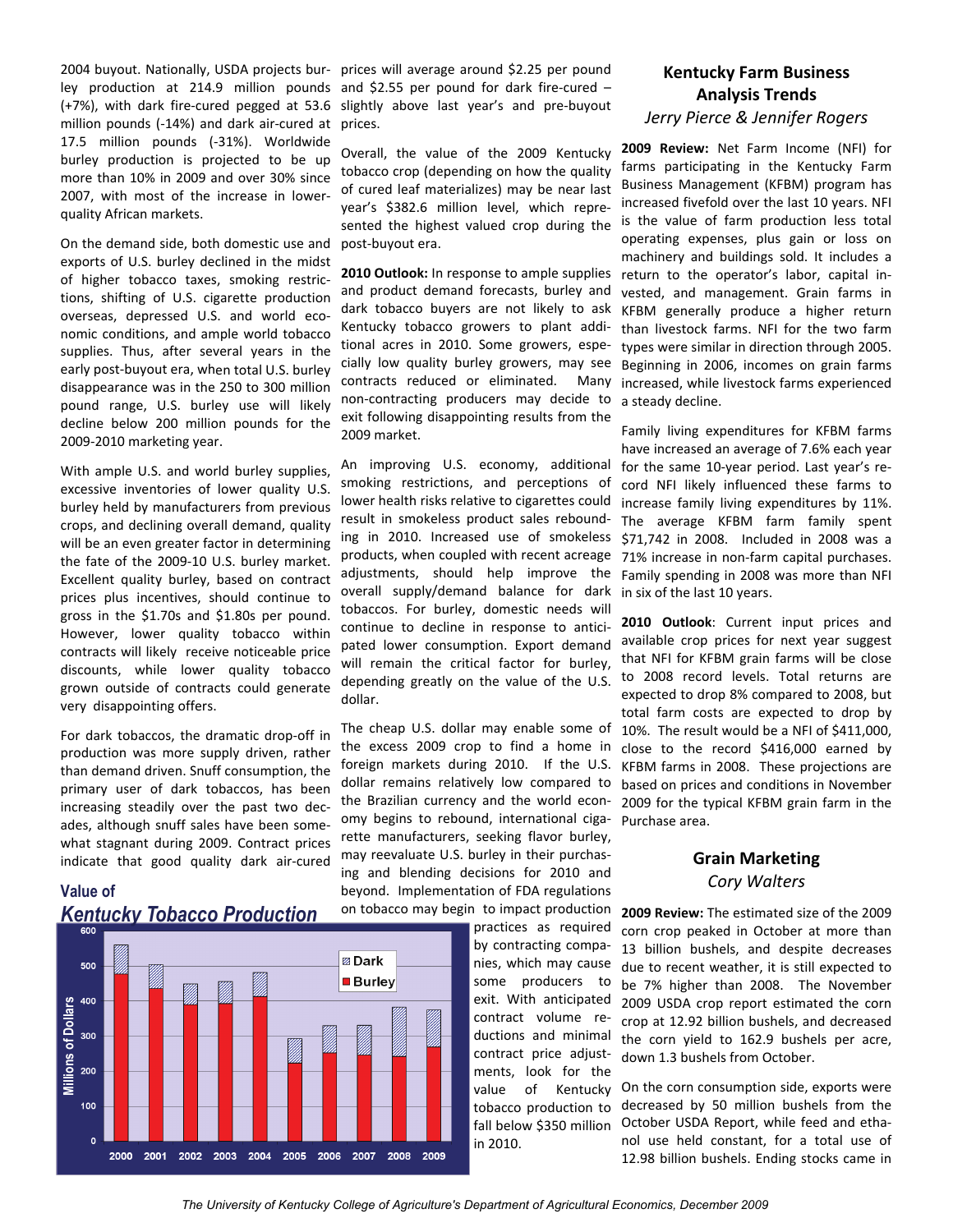at 1.62 billion bushels, down 50 million from the October report. With the changes in production and use, it appears that corn use will exceed production. The report also pegged average farm price at \$3.55. Global corn production estimates and ending stocks were reduced from previous estimates.

For soybeans, crop size was increased slightly to 3.32 billion bushels (a record) from the October USDA crop report, which would be 12% greater than 2008. Estimated yield was increased by 0.9 bushels per acre over the October report to an average of 43.3 bushels per acre.

Total use was increased from the October USDA report to 3.19 billion bushels, coming from a 25 million bushel export increase and a 5 million bushel crushing increase. With a larger increase in production than use, end‐ ing stocks were increased by 40 million bushels to 270 million bushels in November. So, soybean production should exceed use for the 2009 / 2010 marketing year. The November report pegged average farm price at \$9.20. Global soybean production and stocks are expected to increase over last year.

For wheat, crop size was slightly decreased from the October USDA crop report to 2.22 billion bushels, which will be well below last year's crop. Exports and feed use are ex‐ pected to be below last year's levels, while food and seed use are expected to increase. Overall, ending stocks are expected to in‐ crease by 228 million bushels from last year, to 885 million bushels. As with soybeans, wheat production should exceed use.

**2010 Outlook:** Corn and soybean prices will continue to be to be influenced by the rate of harvest (corn 35% and soybeans 7% be‐ hind five-year average as of mid-November), value of the U.S. dollar (currently declining), crude oil (currently strengthening), index fund investment (currently strengthening), demand prospects, South American crop size (which is predicting a large soybean crop), and crop condition.

## **Horticulture** *Tim Woods*

**2009 Review:** Just eight years ago, when Kentucky was starting to make a concerted push toward diversification and develop‐ ment of the horticulture industry, the value of all horticulture cash receipts was \$78.6 hard by the recent economic slowdown. million, which included floriculture, nursery, Opportunities for farm producers in this



(\$18.9). Kentucky's produce (vegetables/ and services accompanying nursery product fruit) industry and green (nursery/ sales. The \$81.2 million-sales-level in 2006 greenhouse) industry have experienced for nursery and greenhouse products steady growth over this period, even (floriculture, nursery, sod, Christmas trees, through a difficult economy. Current indus‐ etc.) represented the highest level ever for try sales trends point toward 2009 gross Kentucky producers. Kentucky will be fortu‐ sales winding up somewhere around \$110-\$115 million. Gross produce receipts appear to be slightly ahead of 2008 as more produc‐ ers, especially farmers' market vendors, benefited from additional direct market channels. Over 2,000 vendors sold in farm‐ ers markets in 2009 and the number in‐ creases each year.

Total sales for produce in 2009 are esti‐ mated to be primarily from direct market channels, although auction and other whole‐ sale channels have experienced significant growth as well. A continued weak overall economy and relatively high input costs, especially labor, resulted in another weak marketing season for Kentucky's green in‐ dustry – greenhouse, nursery, and sod.

Preliminary produce planting intentions for 2009 indicated an expected acreage increase for produce crops of 8% overall and a total of around 14,000 acres. Fruit crop acreage was projected to be up slightly at an estimated 2,800 acres, with particular growth in grapes and small fruit, while vegetable crop acres were estimated at 11,200. For comparison purposes, Kentucky had around 10,500 acres of produce in 2002.

greenhouse, and sod (\$59.7), and produce sector lie in regional and direct marketing Green Industry: The green industry nation‐ wide is fueled by new home construction and healthy consumer spending. Product sales are important, but the growth nationally has come from the service component of the industry. This sector grew rapidly between 2002‐06 but has since been hit

nate to pass \$65 million in 2009.

**2010 Outlook:** The outlook is for steady growth in commercial fruit and vegetable production in Kentucky for 2010. Direct market, auction, and independent or allied grower‐shipper wholesale sales will again increase – particularly with strong demand for local products in local markets. Gross sales will continue to be driven by higher‐ value direct marketing at farmers' markets, directly off the farm, and to food service.

The major policy issues for produce will be related to food safety, mandated production audits, and labor. The green industry may see a slight improvement in 2010 as projected home sales and consumer disposable incomes see improvements at the turn of the year. An improving consumer income situation could positively influence consumer spending at farmers' markets and agritourism destinations.

### **Livestock**

## *Lee Meyer & Kenny Burdine*

### **EQUINE**

**2009 Review:** Equine receipts typically lead Kentucky's agricultural sector, however it is not clear if this trend will continue in 2009. Receipts from sales were down considerably from 2008 as the weak U.S. economy showed its impact on the equine industry.

**2010 Outlook:** Farm level equine receipts are primarily derived from sales and stud fees. As with most agricultural sectors, equine sales will likely follow suit with the overall U.S. economy. Further, it appears